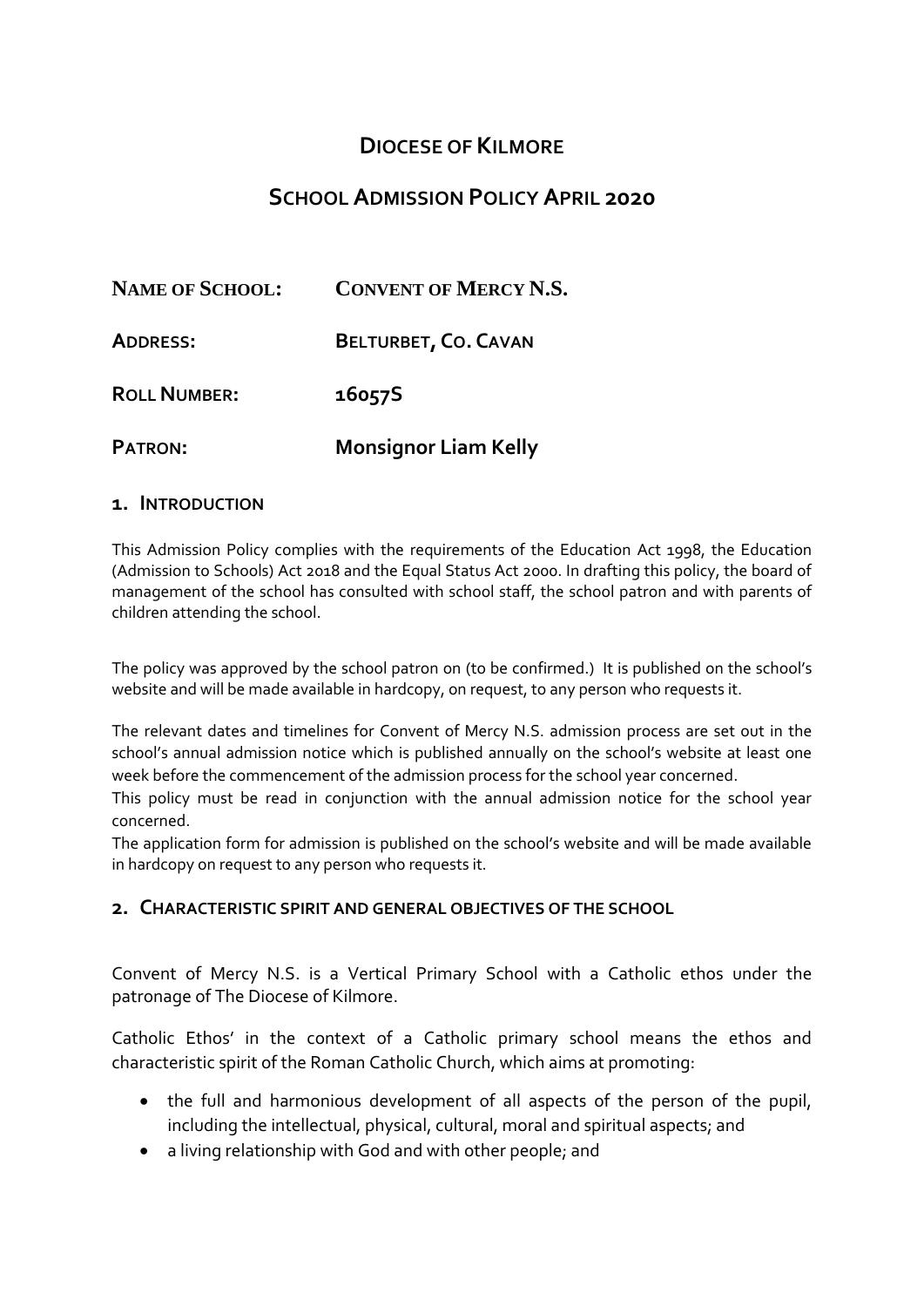- a philosophy of life inspired by belief in God and in the life, death and resurrection of Jesus;
- and the formation of the pupils in the Catholic faith,

and which school provides religious education for the pupils in accordance with the doctrines, practices and traditions of the Roman Catholic Church, and/or such ethos and/or characteristic spirit as may be determined or interpreted from time to time by the Irish Episcopal Conference.

In accordance with S.15 (2) (b) of the Education Act, 1998 the Board of Management of Convent of Mercy N.S. shall uphold, and be accountable to the patron for so upholding, the characteristic spirit of the school as determined by the cultural, educational, moral, religious, social, linguistic and spiritual values and traditions which inform and are characteristic of the objectives and conduct of the school.

## *School Ethos/Mission Statement:*

The Convent of Mercy N.S. is a Catholic School and is guided in all its work by the Catholic Ethos. Whilst having due recognition for all other religions, we share with our community the responsibility of helping and nurturing each child with his/her emotional, spiritual, physical, intellectual and social development.

The values of honesty, truthfulness, trust, tolerance and compassion are modelled, promoted and celebrated.

We see all children as equal regardless of gender, religion, race or background and therefore we will treat them all equally.

As a community of learners, we recognise the diversity of learning styles, talents and needs amongst our pupils. We encourage their efforts and celebrate their success, believing that this is the key to developing positive attitudes, self-esteem and confidence in our students.

We endeavour to instil in our pupils a pride in our Irish culture and a respect and appreciation of it thus fostering self and mutual respect -values which underpin the happy and secure atmosphere in our school.

High standards and high expectations are promoted in our endeavours but above all we seek to instil in our children a joy of learning which they will carry with them throughout their lives and will enable them as responsible citizens to play a full and positive role in society.

In our school we recognise and respect the important role that students' parents have to play in their child's education and value their contribution within our school community.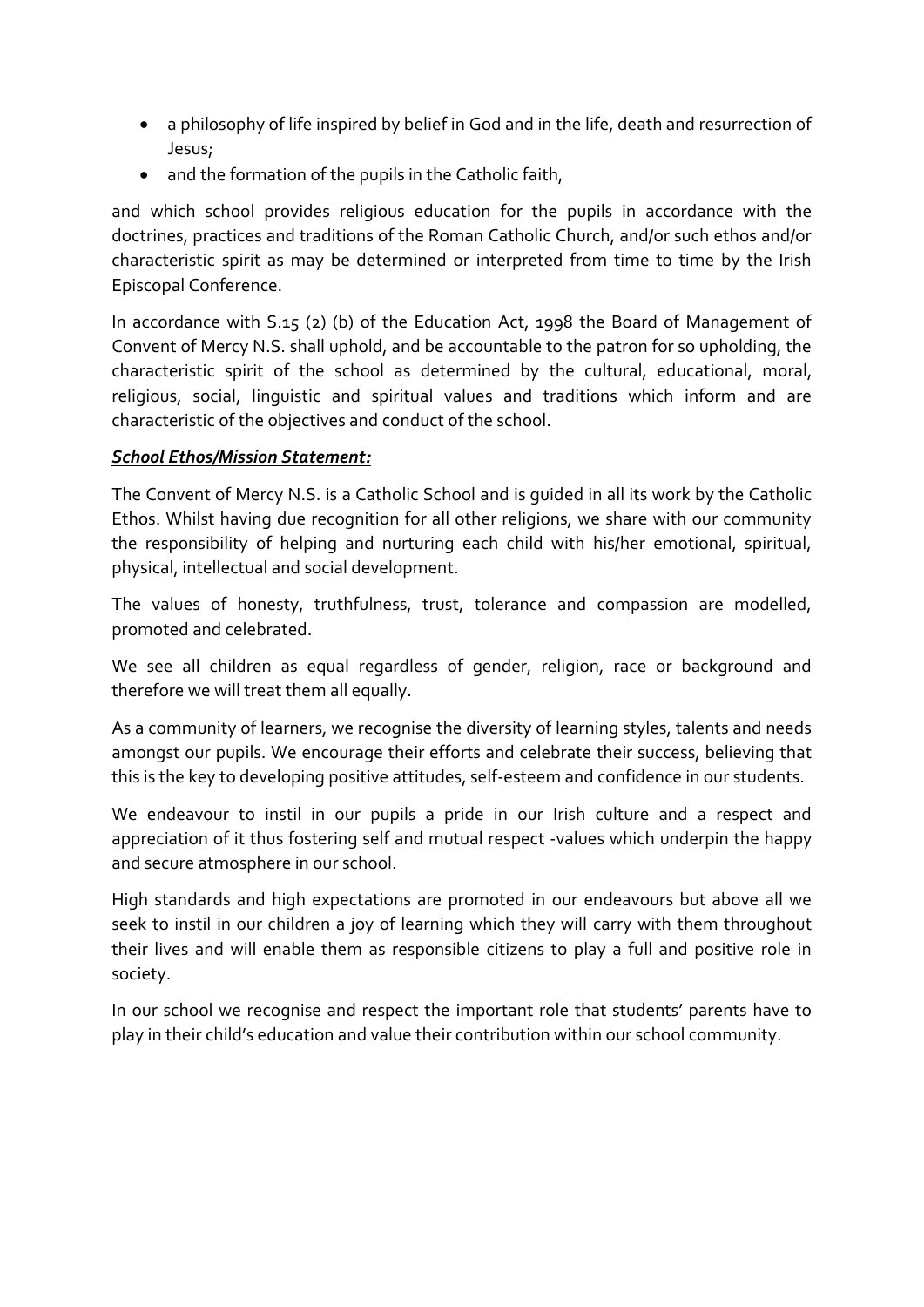## **3. ADMISSION STATEMENT**

Convent of Mercy N.S. will not discriminate in its admission of a student to the school on any of the following:

- (a) the gender ground of the student or the applicant in respect of the student concerned,
- (b) the civil status ground of the student or the applicant in respect of the student concerned,
- (c) the family status ground of the student or the applicant in respect of the student concerned,
- (d) the sexual orientation ground of the student or the applicant in respect of the student concerned,
- (e) the religion ground of the student or the applicant in respect of the student concerned,
- (f) the disability ground of the student or the applicant in respect of the student concerned,
- (g) the ground of race of the student or the applicant in respect of the student concerned,
- (h) the Traveller community ground of the student or the applicant in respect of the student concerned, or
- (i) the ground that the student or the applicant in respect of the student concerned has special educational needs

As per section 61 (3) of the Education Act 1998,'civil status ground','disability ground', 'discriminate', 'family status ground', 'gender ground', 'ground of race', 'religion ground', 'sexual orientation ground' and 'Traveller community ground' shall be construed in accordance with section 3 of the Equal Status Act 2000.

Convent of Mercy N.S. is a mixed school from Junior Infants  $-1^{st}$  Class and girls only from  $2^{nd}$  Class – 6<sup>th</sup> Class and does not discriminate where it refuses to admit a boy applying for admission to this school after 1st Class.

### **All denominational schools**

Convent of Mercy N.S. is a school whose objective is to provide education in an environment which promotes certain religious values and does not discriminate where it refuses to admit as a student a person who is not Roman Catholic and it is proved that the refusal is essential to maintain the ethos of the school.

# **4. CATEGORIES OF SPECIAL EDUCATIONAL NEEDS CATERED FOR IN THE SCHOOL/SPECIAL CLASS**

Convent of Mercy N.S. is not a special school nor is it a mainstream school with a special class.

# **5. ADMISSION OF STUDENTS**

This school shall admit each student seeking admission except where –

a) the school is oversubscribed (please see [section 6](#page-3-0) below for further details)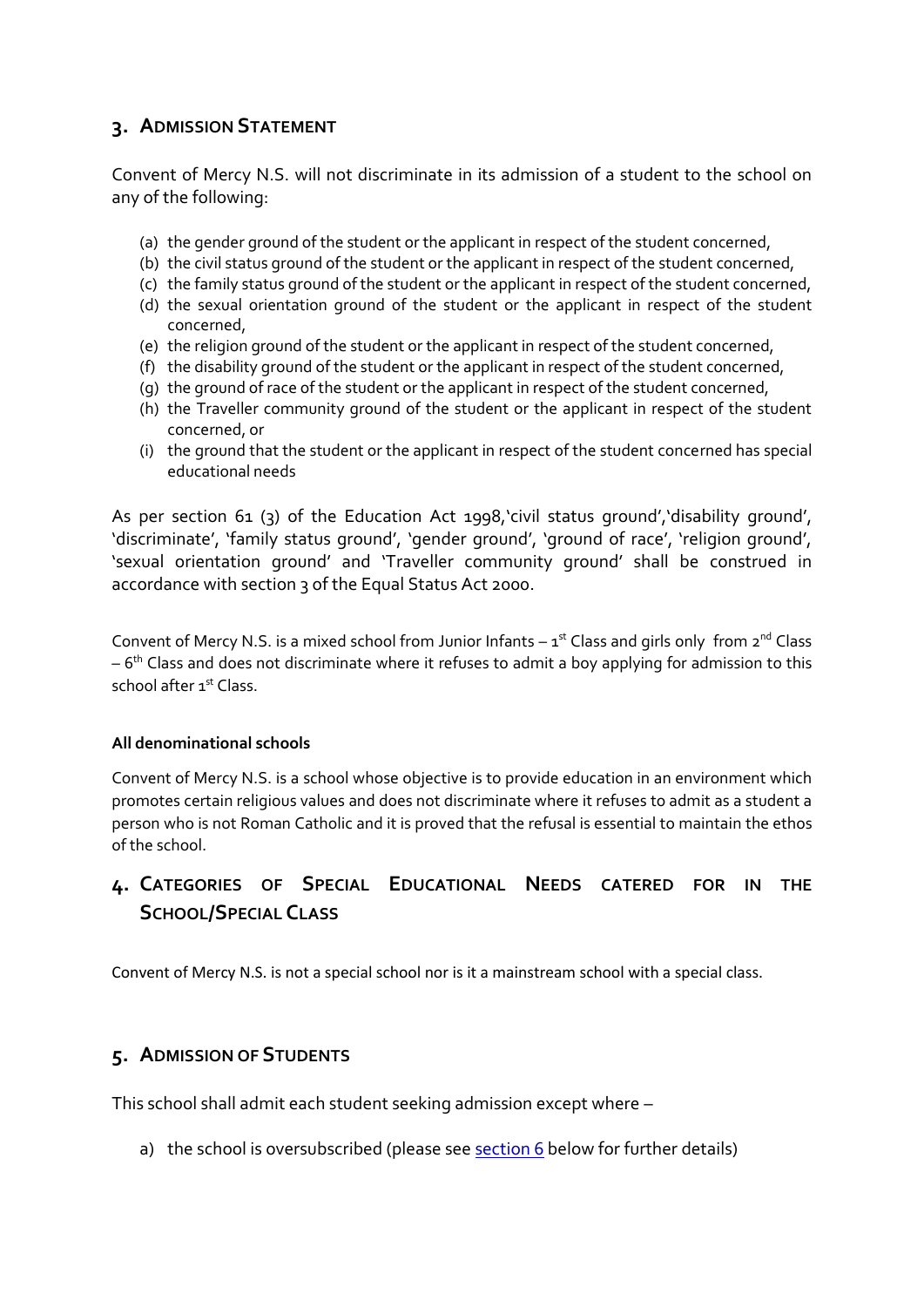- b) a parent of a student, when required by the principal in accordance with section 23(4) of the Education (Welfare) Act 2000, fails to confirm in writing that the code of behaviour of the school is acceptable to him or her and that he or she shall make all reasonable efforts to ensure compliance with such code by the student
- c) Convent of Mercy N.S. provides education exclusively for girls from 2<sup>nd</sup>-6<sup>th</sup> class and may refuse to admit as a student a person who is not of the gender provided for by this school after 1<sup>st</sup> Class.
- d) Convent of Mercy N.S.is a Catholic School and may refuse to admit as a student a person who is not of Catholic faith where it is proved that the refusal is essential to maintain the ethos of the school.

## <span id="page-3-0"></span>**6 OVERSUBSCRIPTIO***N*

In the event that the school is oversubscribed, the school will, when deciding on applications for admission, apply the following selection criteria in the order listed below to those applications that are received within the timeline for receipt of applications as set out in the school's annual admission notice:

- **1. Siblings of children both past and present (including half/step/foster siblings, resident at the same address) priority eldest;**
- **2. Children residing in the parish, priority eldest;**
- 3. **Others, priority eldest.**

In the event that there are two or more students tied for a place or places in any of the selection criteria categories above (the number of applicants exceeds the number of remaining places), the following arrangements will apply:

For admissions to Junior infant classes, in the event where the school is oversubscribed, the Board of Management will apply the three selection criteria above, in the order of priority in which they are listed and in the event of a tie for the final place, the Board of Management will then determine the access to the final place by choosing the eldest of the tied applicants. In the event of more than one tied applicant having the same date of birth the Board of Management will draw lots between these tied applicants for the last place and will keep remaining applicants on a waiting list for cancellations arising before the school year begins.

### **7 WHAT WILL NOT BE CONSIDERED OR TAKEN INTO ACCOUNT**

In accordance with section 62(7) (e) of the Education Act, the school will not consider or take into account any of the following in deciding on applications for admission or when placing a student on a waiting list for admission to the school:

(a) a student's prior attendance at a pre-school or pre-school service, including naíonraí,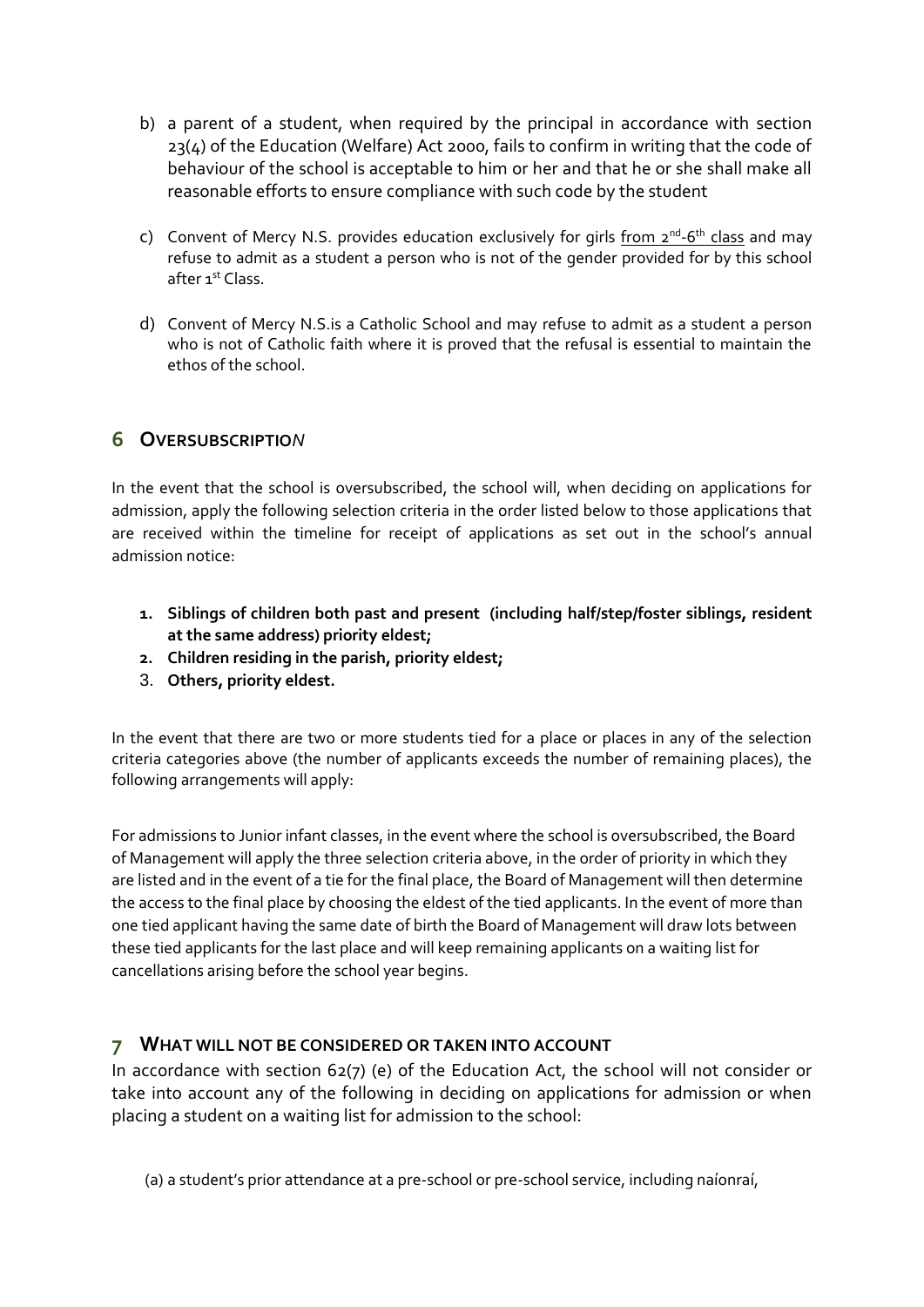- (b) the payment of fees or contributions to the school
	- (c) a student's academic ability, skills or aptitude;
- (d) the occupation, financial status, academic ability, skills or aptitude of a student's parents;

*(e)* a requirement that a student, or his or her parents, attend an interview, open day or other meeting as a condition of admission;

- (f) a student's connection to the school by virtue of a member of his or her family attending or having previously attended the school; with exception to selection criteria already stated in no. 6 (1) siblings of a student attending or having attended the school
- (g) the date and time on which an application for admission was received by the school

This is subject to the application being received at any time during the period specified for receiving applications set out in the annual admission notice of the school for the school year concerned.

### **8 DECISIONS ON APPLICATIONS**

,

All decisions on applications for admission to Convent of Mercy N.S.will be based on the following:

- Our school's admission policy
- The school's annual admission notice (where applicable)
- The information provided by the applicant in the school's official application form received during the period specified in our annual admission notice for receiving applications

(Please see section 14below in relation to applications received outside of the admissions period and section 15 below in relation to applications for places in years other than the intake group.)

Selection criteria that are not included in our school admission policy will not be used to make a decision on an application for a place in our school.

### **9 NOTIFYING APPLICANTS OF DECISIONS**

Applicants will be informed in writing as to the decision of the school, within the timeline outlined in the annual admissions notice.

If a student is not offered a place in our school, the reasons why they were not offered a place will be communicated in writing to the applicant, including, where applicable, details of the student's ranking against the selection criteria and details of the student's place on the waiting list for the school year concerned.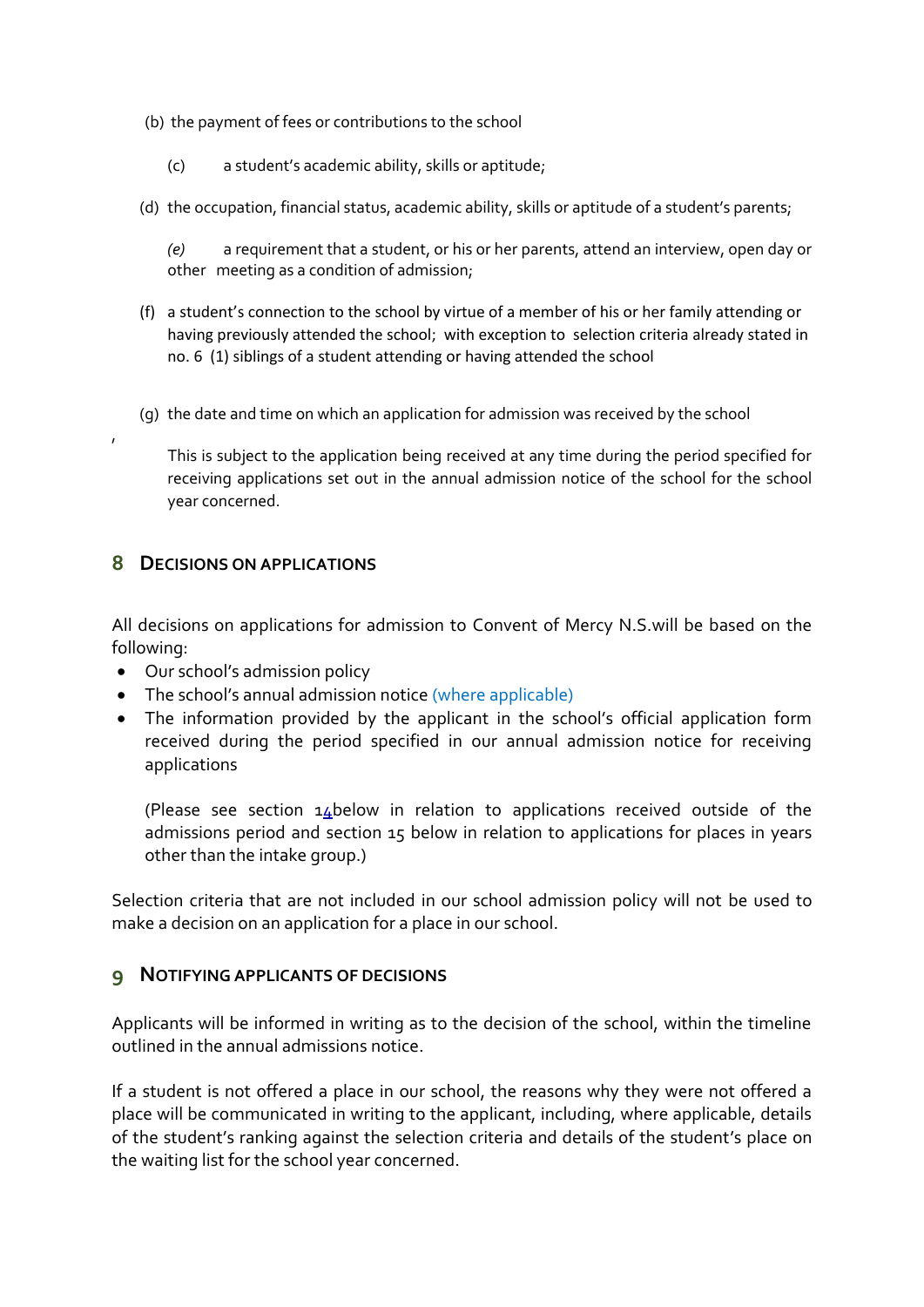Applicants will be informed of the right to seek a review/right of appeal of the school's decision (see section 18below for further details).

## <span id="page-5-0"></span>**10 ACCEPTANCE OF AN OFFER OF A PLACE BY AN APPLICANT**

In accepting an offer of admission from Convent of Mercy N.S. you must indicate—

(i) whether or not you have accepted an offer of admission for another school or schools. If you have accepted such an offer, you must also provide details of the offer or offers concerned and

(ii) whether or not you have applied for and awaiting confirmation of an offer of admission from another school or schools, and if so, you must provide details of the other school or schools concerned.

### **11 CIRCUMSTANCES IN WHICH OFFERS MAY NOT BE MADE OR MAY BE WITHDRAWN**

An offer of admission may not be made or may be withdrawn by Convent of Mercy N.S.where—

- (i) it is established that information contained in the application is false or misleading.
- (ii) an applicant fails to confirm acceptance of an offer of admission on or before the date set out in the annual admission notice of the school.
- (iii) the parent of a student, when required by the principal in accordance with section 23(4) of the Education (Welfare) Act 2000, fails to confirm in writing that the code of behaviour of the school is acceptable to him or her and that he or she shall make all reasonable efforts to ensure compliance with such code by the student; or
- (iv) an applicant has failed to comply with the requirements of 'acceptance of an offer' as set out in [section 10a](#page-5-0)bove.

## **12 SHARING OF DATA WITH OTHER SCHOOLS**

Applicants should be aware that section 66(6) of the Education (Admission to Schools) Act 2018 allows for the sharing of certain information between schools in order to facilitate the efficient admission of students.

Section 66(6) allows a school to provide a patron or another board of management with a list of the students in relation to whom—

- (i) an application for admission to the school has been received,
- (ii) an offer of admission to the school has been made, or
- (iii) an offer of admission to the school has been accepted.

The list may include any or all of the following: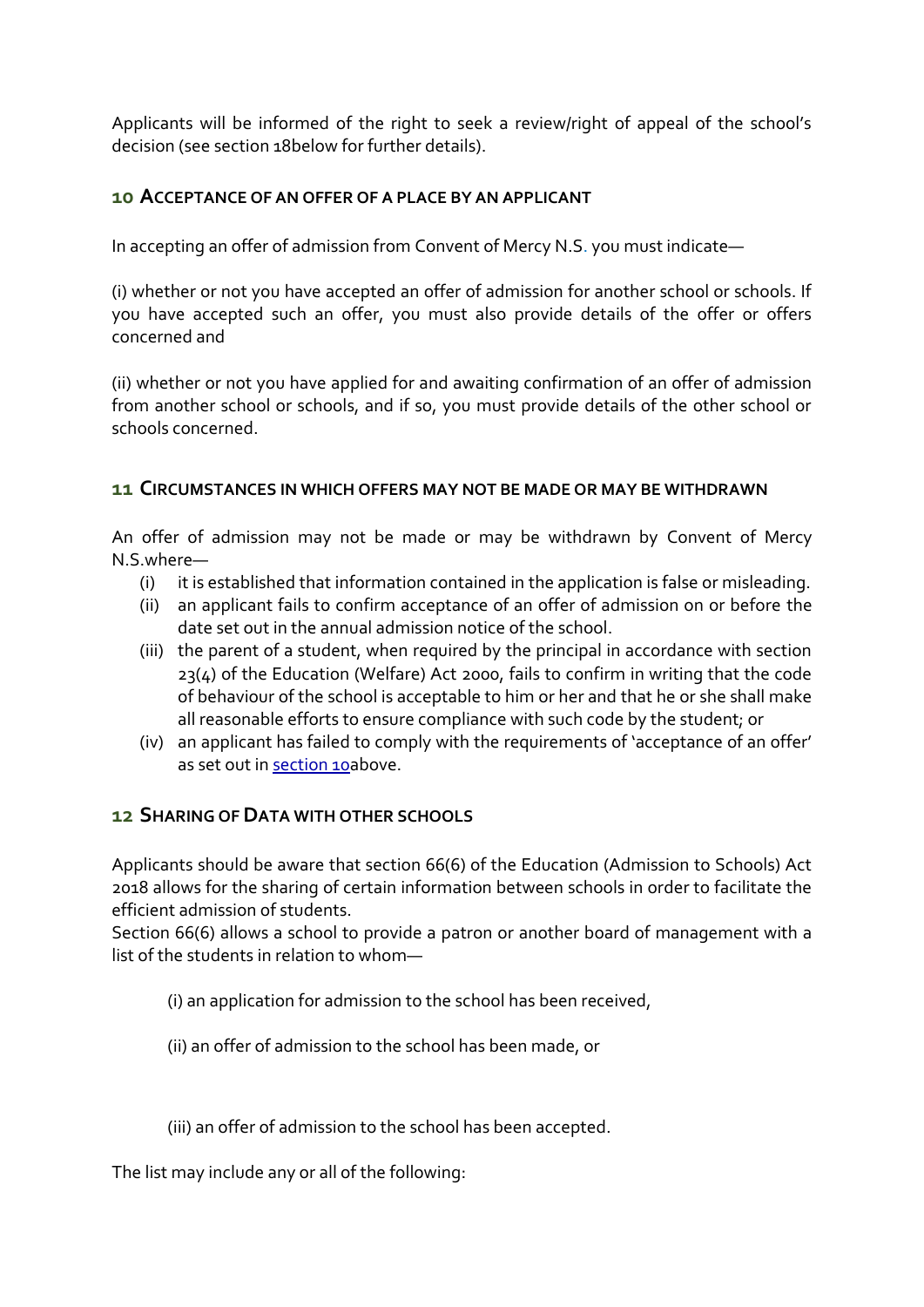(i) the date on which an application for admission was received by the school;

(ii) the date on which an offer of admission was made by the school;

(iii) the date on which an offer of admission was accepted by an applicant;

(iv) a student's personal details including his or her name, address, date of birth and personal public service number (within the meaning of section 262 of the Social Welfare Consolidation Act 2005).

## **13 WAITING LIST IN THE EVENT OF OVERSUBSCRIPTION**

In the event of there being more applications to the school year concerned than places available, a waiting list of students whose applications for admission to Convent of Mercy N.S. were unsuccessful due to the school being oversubscribed will be compiled and will remain valid for the school year in which admission is being sought.

Placement on the waiting list of Convent of Mercy N.S. is in the order of priority assigned to the students' applications after the school has applied the selection criteria in accordance with this admission policy.

Applicants whose applications are received after the closing date, outlined in the Annual Admission Notice, will be placed at the end of the waiting list in order of the date of receipt of the application.

Offers of any subsequent places that become available for and during the school year in relation to which admission is being sought will be made to those students on the waiting list, in accordance with the order of priority in relation to which the students have been placed on the list.

## **14 LATE APPLICATIONS**

All applications for admission received after the closing date as outlined in the annual admission notice will be considered and decided upon in accordance with our school's admissions policy, the Education Admissions to School Act 2018 and any regulations made under that Act.

Late applicants will be notified of the decision in respect of their application no later than three weeks after the date on which the school received the application. Late applicants will be offered a place if there is place available. In the event that there is no place available, the name of the applicant will be added to the waiting list as set out in Section 13.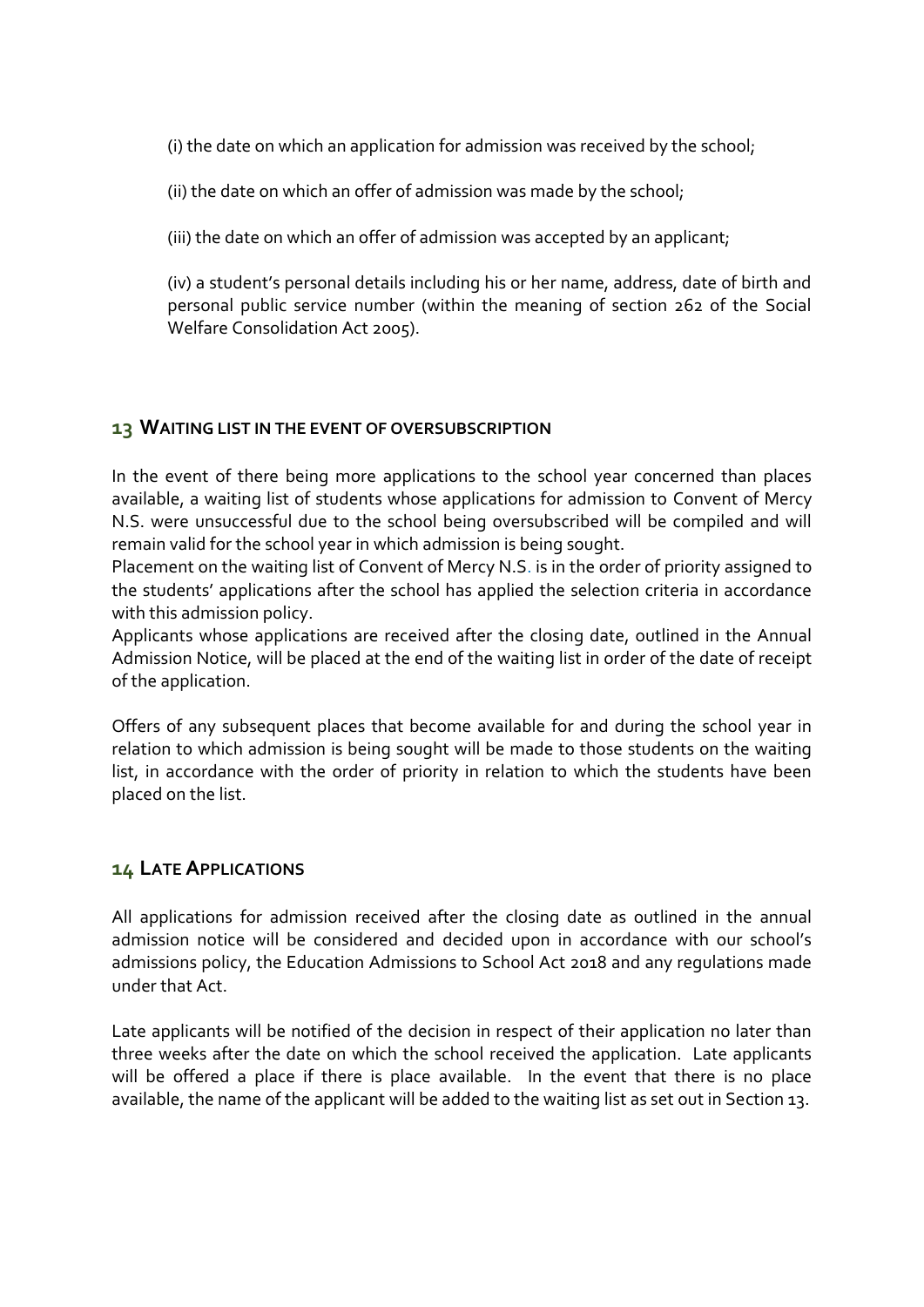# **15 PROCEDURES FOR ADMISSION OF STUDENTS TO OTHER YEARS AND DURING THE SCHOOL YEAR**

The procedures of the school in relation to the admission of students who are not already admitted to the school to classes or years other than the school's intake group are as follows:

Applications for enrolment during the school year will be considered subject to

school policy, available space, Department of Education and Science maximum class average directive (average 26 children), multi-grade classes and the provision of information concerning attendance and the child's educational progress.

Such applications will be dealt with on a case by case basis but will normally only be considered for admission on the first day of each new term unless the applicant is newly resident in the area.

-The Educational Welfare Officer(EWO) is consulted, if necessary

The procedures of the school in relation to the admission of students who are not already admitted to the school, after the commencement of the school year in which admission is sought, are as follows:

-In the event of there being more applications to the school year concerned than available places, a waiting list of students whose applications for admission to Convent of Mercy N.S.was unsuccessful due to the school being oversubscribed, will be complied and will remain for the school year in which admission is being sought.

-Placement on the waiting list of Convent of Mercy N.S. is in the order of priority assigned to the student's applications after the Board of Management has applied the selection criteria in accordance with the Admission Policy.

#### **16 DECLARATION IN RELATION TO THE NON-CHARGING OF FEES**

This rule applies to all schools.

The board of Convent of Mercy N.S. or any persons acting on its behalf will not charge fees for or seek payment or contributions (howsoever described) as a condition of-

- (a) an application for admission of a student to the school, or
- (b) the admission or continued enrolment of a student in the school.

#### **17 ARRANGEMENTS REGARDING STUDENTS NOT ATTENDING RELIGIOUS INSTRUCTION**

A written request should be made to the principal of the school. A meeting will then be arranged with the parent(s) to discuss how the request may be accommodated by the school.

#### **18 REVIEWS/APPEALS**

**Review of decisions by the Board of Management**